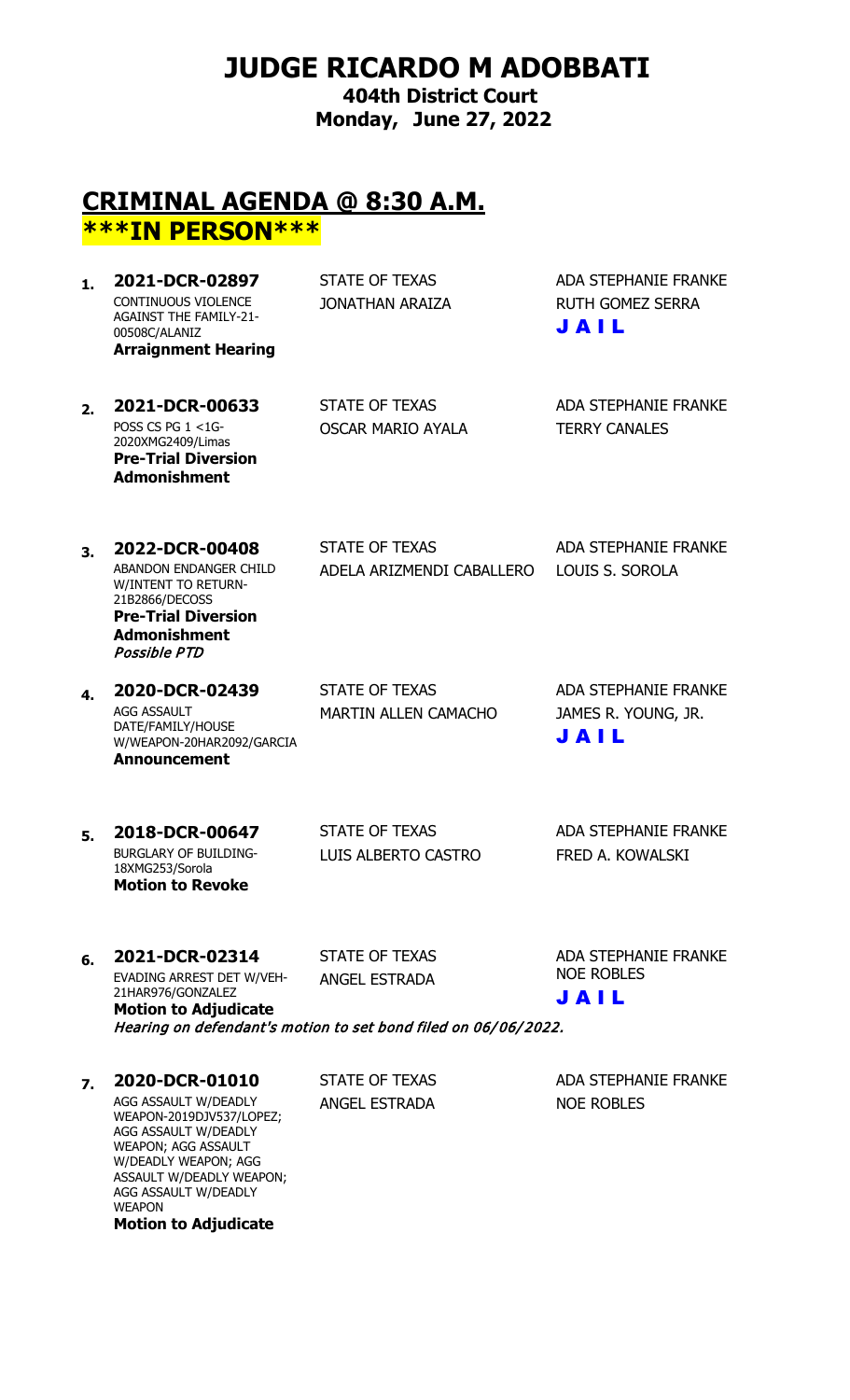- 8. **2021-DCR-02315** STATE OF TEXAS ADA STEPHANIE FRANKE PROH WEAPON-21HAR1037/GARCIA ANGEL ESTRADA NOE ROBLES **Motion to Adjudicate**
- **9. 2020-DCR-00505** STATE OF TEXAS ADA STEPHANIE FRANKE AGG SEXUAL ASSAULT CHILD-20HAR9/Gonzalez; INDECENCY W/CHILD SEXUAL CONTACT JONATHAN LEE FACTOR NOE ROBLES **Status Hearing**

10. **2022-DCR-00829** STATE OF TEXAS ADA STEPHANIE FRANKE POSS MARIJ >50LBS<=2,000LBS-2022XMG0407/GARCIA **Plea**

ENRIQUE URGEL FIGUEROA

RUBEN HERRERA

J A I L

DEVIN RENEE GARCIA JOHN T. BLAYLOCK

11. **2012-DCR-00940** STATE OF TEXAS ADA STEPHANIE FRANKE D.W.I. W/CHILD- 11HAR4923/ MARES **Motion to Revoke**

12. **2020-DCR-00126** STATE OF TEXAS ADA STEPHANIE FRANKE POSS CS PG 2 < 1G-19HAR697/GUERRA **Motion to Revoke**

Gavin Guevara **RICARDO ALONZO BARRERA** 

13. **2021-DCR-02619** STATE OF TEXAS ADA STEPHANIE FRANKE BURGLARY OF BUILDING-21B1485/DIEZ; CRIMINAL MISCHIEF >=\$2,500<\$30K-21B1484/DIEZ **Announcement**

Andrew Guy Hardy FABIAN LIMAS, JR.

**14. 2022-DCR-01078** STATE OF TEXAS ADA STEPHANIE FRANKE POSS MARIJ >50LBS<=2,000LBS-2022XMG01017/LIMAS **Plea**

TAMPER/FABRICATE PHYS EVID

W/INTENT TO IMPAIR-2021XMG2918/LIMAS

**Status Hearing**

ERIK HERNANDEZ

RUBEN HERRERA J A I L

**15. 2022-DCR-00414** STATE OF TEXAS ADA STEPHANIE FRANKE POSS CS PG 1/1-B >=4G<200G-2021XMG2916/LIMAS; EVADING ARREST DET W/VEH-2021XMG2917/LIMAS;

OSCAR ENRIQUE IRACHETA CESAR DE LEON J A I L

16. **2019-DCR-01445** STATE OF TEXAS ADA STEPHANIE FRANKE Possession of Controlled Substance with Intent to Deliver Less Than 400 Grams; EVADING ARREST DET W/VEH-18-B-1879/Bellamy **Motion to Revoke**

OSCAR ENRIQUE IRACHETA CESAR DE LEON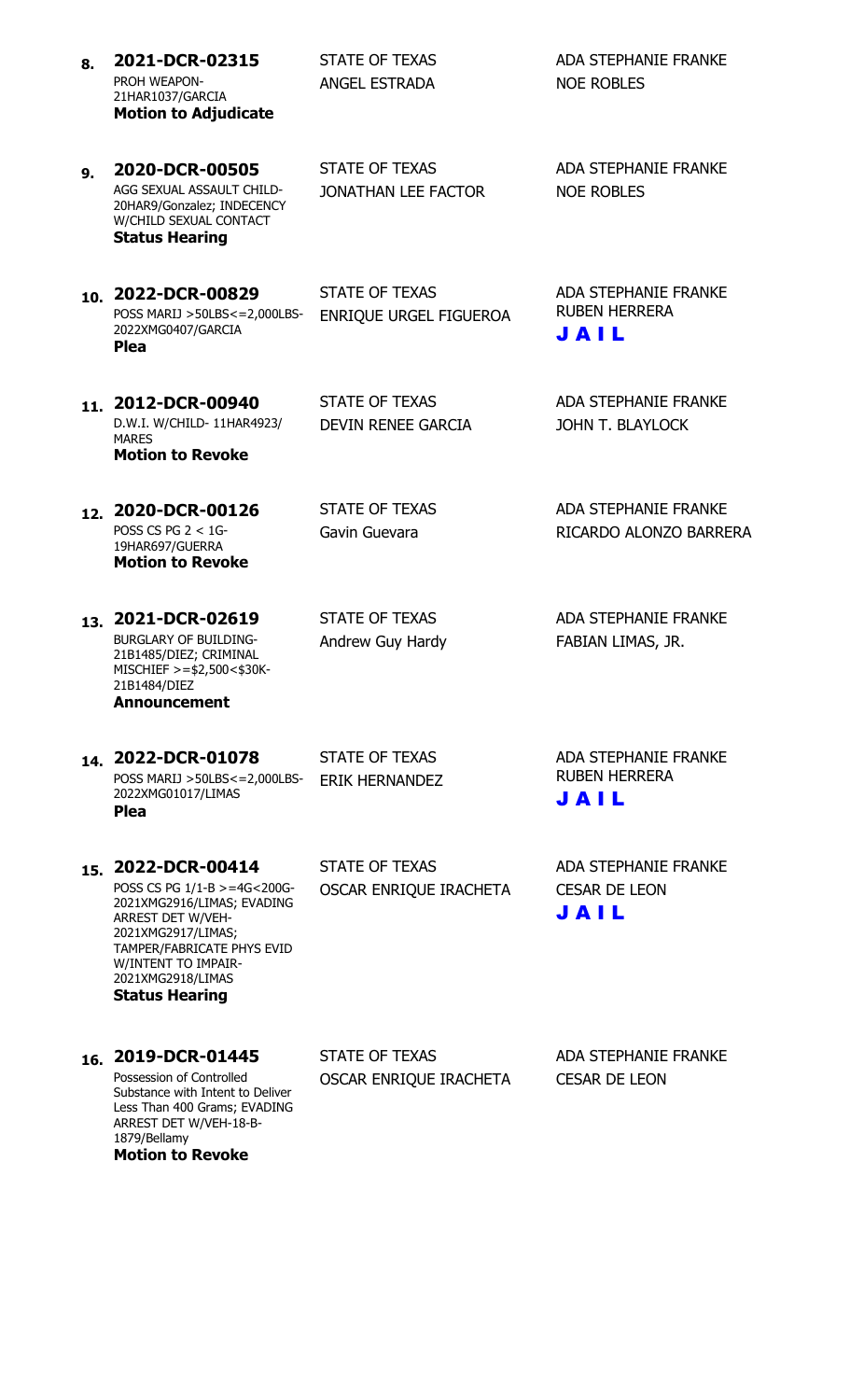| 17. | 2022-DCR-00285<br>POSS CS PG $2 < 1$ G-<br>2100497/ALANIZ<br><b>Pre-Trial Diversion</b><br><b>Admonishment</b><br>possible PTD Admonishment                                                             | <b>STATE OF TEXAS</b><br>ALEXANDRO LONGORIA             | <b>ADA STEPHANIE FRANKE</b><br>RONALDO S LOZANO                 |
|-----|---------------------------------------------------------------------------------------------------------------------------------------------------------------------------------------------------------|---------------------------------------------------------|-----------------------------------------------------------------|
| 18. | 2021-DCR-02158<br>THEFT PROP $>=$ \$2,500 < \$-<br>21HAR461/GARCIA; UNAUTH USE<br>OF VEHICLE<br><b>Pre-Trial Diversion</b><br><b>Admonishment</b>                                                       | <b>STATE OF TEXAS</b><br>PRISCILLA ANNETTE LUNA         | <b>ADA STEPHANIE FRANKE</b><br><b>GERRY LINAN</b>               |
| 19. | 2015-DCR-00466<br>AGG ASSAULT W/DEADLY<br>WEAPON-14HAR2572/GUERRA<br><b>Motion to Adjudicate</b>                                                                                                        | <b>STATE OF TEXAS</b><br>ESTEBAN GABRIEL MALDONADO      | <b>ADA STEPHANIE FRANKE</b><br>RONALDO S LOZANO<br>JAIL         |
| 20. | 2022-DCR-00703<br><b>INTOXICATION ASSAULT</b><br>W/VEHICLE SBI-<br>21B1268/BELLAMY<br><b>Arraignment Hearing</b>                                                                                        | <b>STATE OF TEXAS</b><br><b>ERICK MENDOZA-BELMONTES</b> | <b>ADA STEPHANIE FRANKE</b><br>ROBERT J. LERMA                  |
| 21. | 2021-DCR-02011<br>CREDIT CARD OR DEBIT CARD<br>ABUSE-D-1588-21-1/HIDALGO<br>COUNTY; FRAUD USE/POSS<br>IDENTIFYING INFO # ITEMS < 5;<br>CREDIT CARD OR DEBIT CARD<br><b>ABUSE</b><br><b>Announcement</b> | <b>STATE OF TEXAS</b><br>DANIEL SALVADOR MURILLO        | <b>ADA STEPHANIE FRANKE</b><br>LEE KENNY PEREZ<br>JAIL          |
| 22. | 2020-DCR-01986<br><b>ASSAULT PUBLIC SERVANT-</b><br>20B3067/DIEZ<br><b>Motion to Adjudicate</b>                                                                                                         | <b>STATE OF TEXAS</b><br>LUIS CARLOS OLIVER             | <b>ADA STEPHANIE FRANKE</b><br><b>GABRIELA MARTINEZ</b><br>JAIL |
| 23. | 2020-DCR-01543<br>INDECENCY W/CHILD SEXUAL<br>CONTACT-20B594/NUNEZ<br><b>Status Hearing</b>                                                                                                             | <b>STATE OF TEXAS</b><br><b>URIEL PELCASTRE</b>         | <b>ADA STEPHANIE FRANKE</b><br>FRED A. KOWALSKI                 |
| 24. | 2020-DCR-02210<br>POSS CS PG $2 < 1$ G-<br>20HAR1773/DAVIS<br><b>Pre-Trial Diversion</b><br><b>Admonishment</b>                                                                                         | <b>STATE OF TEXAS</b><br>ANGELICA M. PEREZ              | <b>ADA STEPHANIE FRANKE</b><br><b>JOHN T. BLAYLOCK</b>          |
| 25. | 2022-DCR-01079<br>POSS MARIJ >50LBS<=2,000LBS-<br>2022XMG00242/LIMAS<br><b>Plea</b>                                                                                                                     | <b>STATE OF TEXAS</b><br>VICTOR ANDRES RUBIO OCHOA      | <b>ADA STEPHANIE FRANKE</b><br><b>RUBEN HERRERA</b>             |
| 26. | 2021-DCR-02904<br>ASSAULT FAM/HOUSE MEM<br>IMPEDE BREATH/CIRCULAT-<br>21B2335/FLORES<br><b>Pre-Trial Diversion</b>                                                                                      | <b>STATE OF TEXAS</b><br>ANGEL GUADALUPE SANCHEZ        | <b>ADA STEPHANIE FRANKE</b><br><b>RICK CANALES</b>              |

**Admonishment**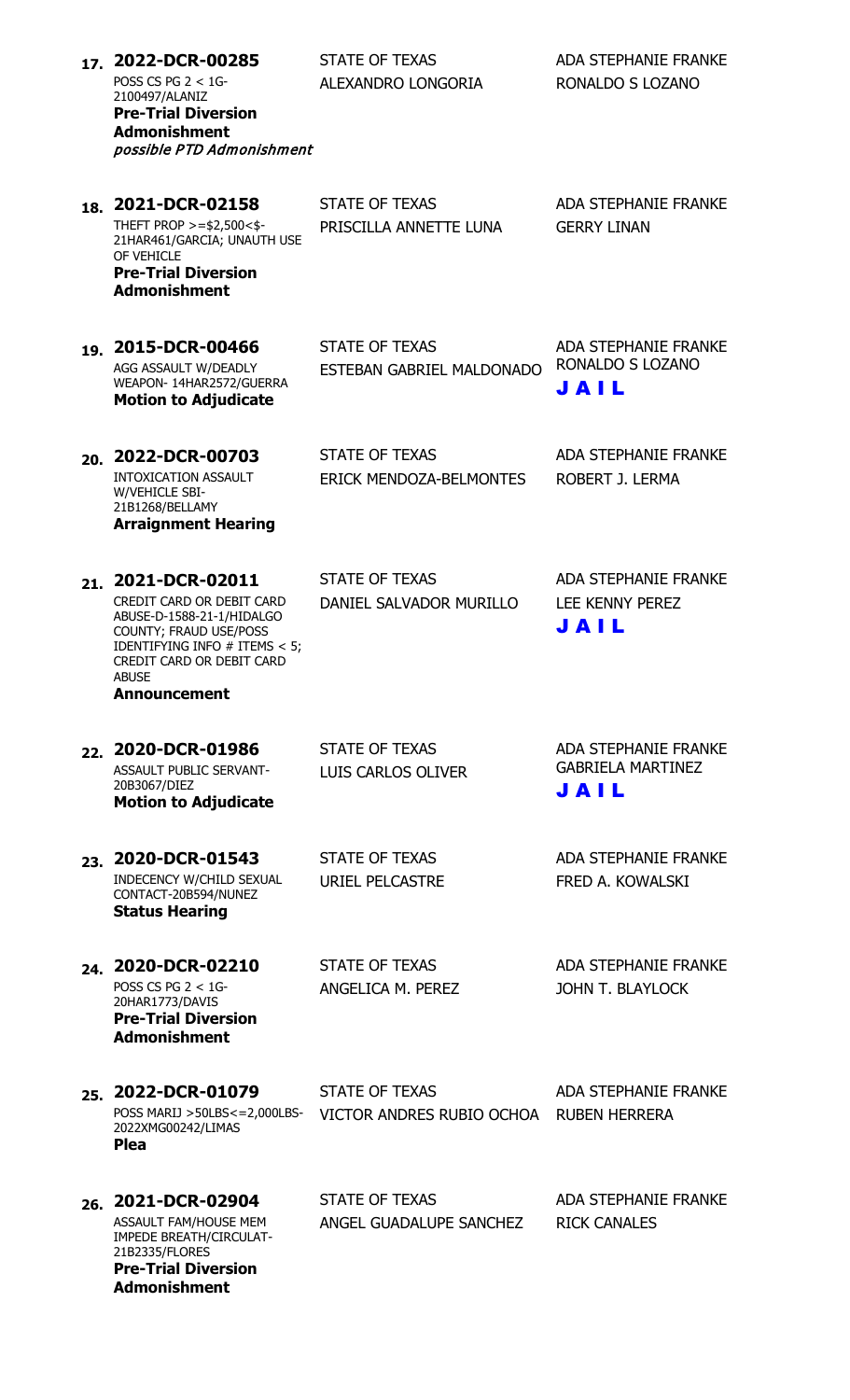| 27. | 2022-DCR-01084<br>POSS CS PG 1/1-B <1G-<br>2022XMG00536/GARCIA<br><b>Plea</b>                                                                                                                                | <b>STATE OF TEXAS</b><br><b>DAHLILA ALEXIA TORRES</b>   | <b>ADA STEPHANIE FRANKE</b><br>KORINA BARRAZA<br>JAIL         |
|-----|--------------------------------------------------------------------------------------------------------------------------------------------------------------------------------------------------------------|---------------------------------------------------------|---------------------------------------------------------------|
| 28. | 2021-DCR-03033<br>POSS CS PG $2 < 1$ G<br><b>Pre-Trial Diversion</b><br><b>Admonishment</b>                                                                                                                  | <b>STATE OF TEXAS</b><br><b>LEONARDO TREVINO</b>        | <b>ADA STEPHANIE FRANKE</b><br><b>RICK CANALES</b>            |
| 29. | 2018-DCR-00134<br>SEXUAL ASSAULT CHILD-<br>1601060C/Yudesis; SEXUAL<br><b>ASSAULT CHILD-</b><br>1601061C/Yudesis; SEXUAL<br>ASSAULT CHILD; SEXUAL<br><b>ASSAULT CHILD</b><br><b>Motion to Adjudicate</b>     | <b>STATE OF TEXAS</b><br>APRIL MARIE VEGA               | <b>ADA STEPHANIE FRANKE</b><br>NAT C. PEREZ, JR.              |
| 30. | 2020-DCR-02096<br>INJURY CHILD/ELDERLY/DISABLE<br>W/INT BODILY INJ-<br>20HAR1873/GONZALEZ;<br>CRIMINAL MISCHIEF<br>$>=$ \$2,500<\$30K-<br>20HAR1874/GONZALEZ<br><b>Motion to Adjudicate</b><br><b>STATUS</b> | <b>STATE OF TEXAS</b><br>JON ANDREW VEGA                | <b>ADA STEPHANIE FRANKE</b><br>ERNESTO GAMEZ, JR.             |
| 31. | 2021-DCR-02488<br>ASSAULT FAMILY/HOUSEHOLD<br>MEMBER PREV CONVIAT<br><b>Status Hearing</b>                                                                                                                   | <b>STATE OF TEXAS</b><br><b>JUAN NORBERTO ZAMARRIPA</b> | <b>ADA STEPHANIE FRANKE</b><br>RAY RODRIGUEZ, JR.             |
| 32. | 2013-DCR-01240<br>AGG ASSAULT W/DEADLY<br>WEAPON; INJURY TO CHILD-<br>13HAR221/GUERRA<br><b>Motion to Revoke</b>                                                                                             | <b>STATE OF TEXAS</b><br>BRYANA REANEE ZAMORANO         | ADA STEPHANIE FRANKE<br><b>ISMAEL HINOJOSA</b><br><b>JAIL</b> |
|     | 33. 2022-DCR-00143<br>STALKING-21XMG3589/LIMAS<br><b>Announcement</b>                                                                                                                                        | <b>STATE OF TEXAS</b><br>BRYANA RENAE ZAMORANO          | <b>ADA STEPHANIE FRANKE</b><br><b>ISMAEL HINOJOSA</b>         |
| 34. | 2021-DCR-02781<br>STALKING-21XMG1362/GARCIA                                                                                                                                                                  | <b>STATE OF TEXAS</b><br><b>MARIO ZUNIGA</b>            | <b>ADA STEPHANIE FRANKE</b><br>FRED A. KOWALSKI               |

**Announcement**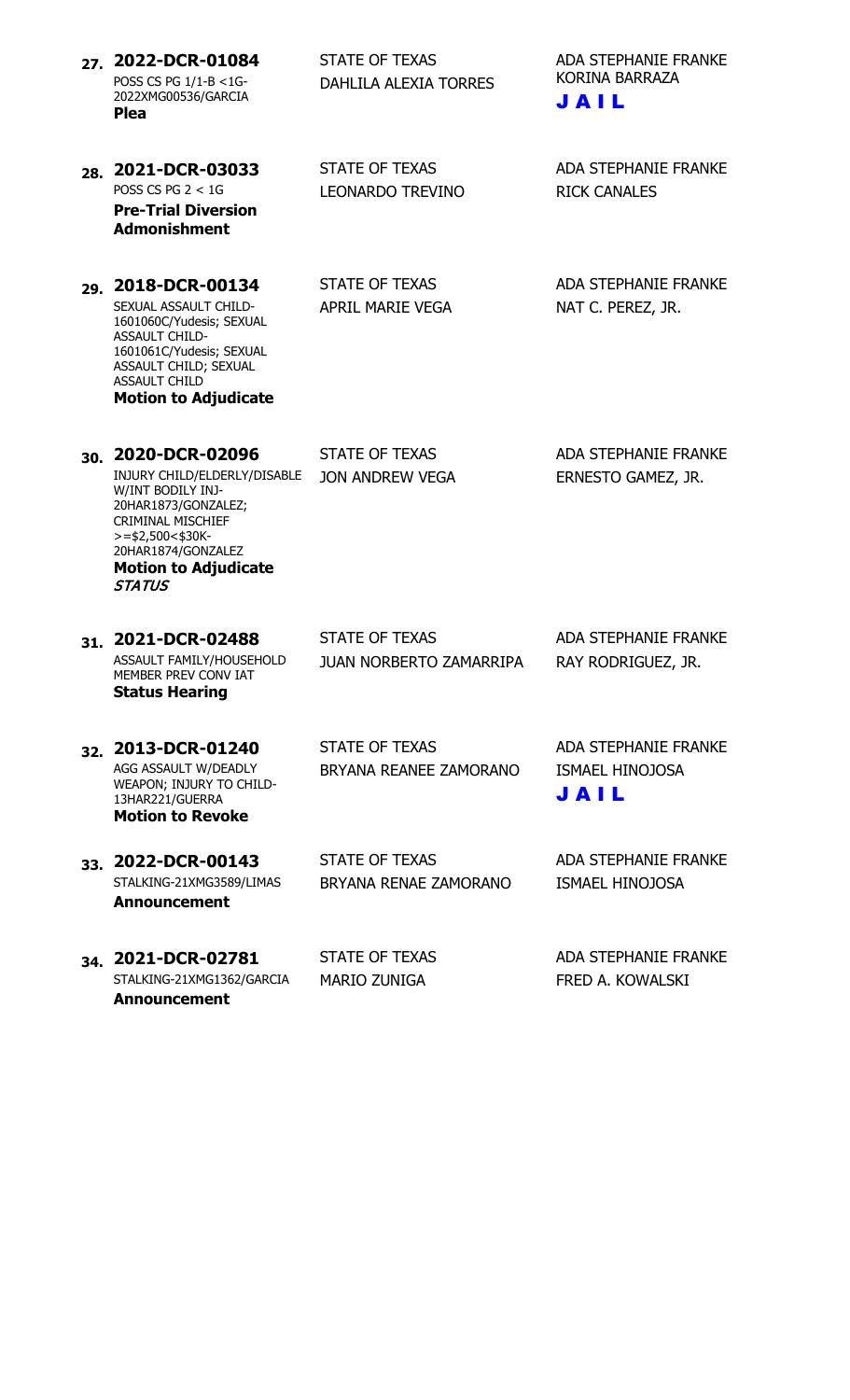# **JUDGE RICARDO M ADOBBATI**

**404th District Court Monday, June 27, 2022**

## **CIVIL AGENDA @1:30 p.m. \*\*\*IN PERSON\*\*\***

- **1. 2021-DCL-06497** FRANK CULVER GILBERTO HINOJOSA Civil-Other Civil **Plea to the Jurisdiction VS.** CITY OF BROWNSVILLE FIREMEN'S AND POLICEMEN'S CIVIL SERVICE COMMISSION REBECCA SANCHEZ HAYWARD
- **2. 2021-DCL-05664** MOHAMED HAMED DEYAB ALEJANDRO GALLAGA (Title IV-D OAG Use Only) **Establishment Status Hearing VS.** CHRISTINE CORTEZ AMICUS IDALIA MARTINEZ NEREIDA LOPEZ-SINGLETERRY
- **3. 2021-DCL-06344** LILIANA ESCOBAR STAR JONES Divorce/ Children/ TRO **Motion to Compel VS.** MICHAEL DAVID ESCOBAR GUSTAVO DAVID ELIZONDO **& Emergency Motion for Orders regarding Summer Visitation and Motion to Clarify Court's order Regarding the Marital Residence**
- **4. 2022-DCL-02882** ZULAY JANICE SEGUINOT VELAZQUEZ CHRISTOPHER LEE PHILLIPPE Petition in Suit Affecting P C Relationship/TRO **Temporary Restraining Orders Hearing VS.** JEFF A. KLEIN

(Title IV-D OAG Use Only) Establishment **Final Hearing**

**5. 2020-DCL-06279** ANDRE GUADALUPE LOZANO AARON RENDON CRYSTAL HERNANDEZ REYNALDO GARZA III

**VS.** ERIN GARCIA HERNANDEZ AMICUS

Other Injury or Damage **Motion to Compel Employment files**

**6. 2021-DCL-05354** SYLVIA RODRIGUEZ R.W. ARMSTRONG, II **VS.** MAGIC VALLEY CONCRETE,LLC D/B/A CAPA

THOMAS CHRISTOPHER TRENT; RICK A. ZUNIGA; DENNIS P ZIEMBA; CHRIS PEARSON; JOE E. GARCIA

- **7. 2020-DCL-06083** CAMERON COUNTY MONICA SOLIS Tax Suit **Motion Set Close Account**
	- **VS.** GLORIA PEREZ
- Protective Order **Protective Order Hearing**
- **8. 2022-DCL-02507** ARI ABIGAIL AMAYA ARTURO VILLARREAL **VS.** JOSE GUADALUPE RIOS, JR.
-